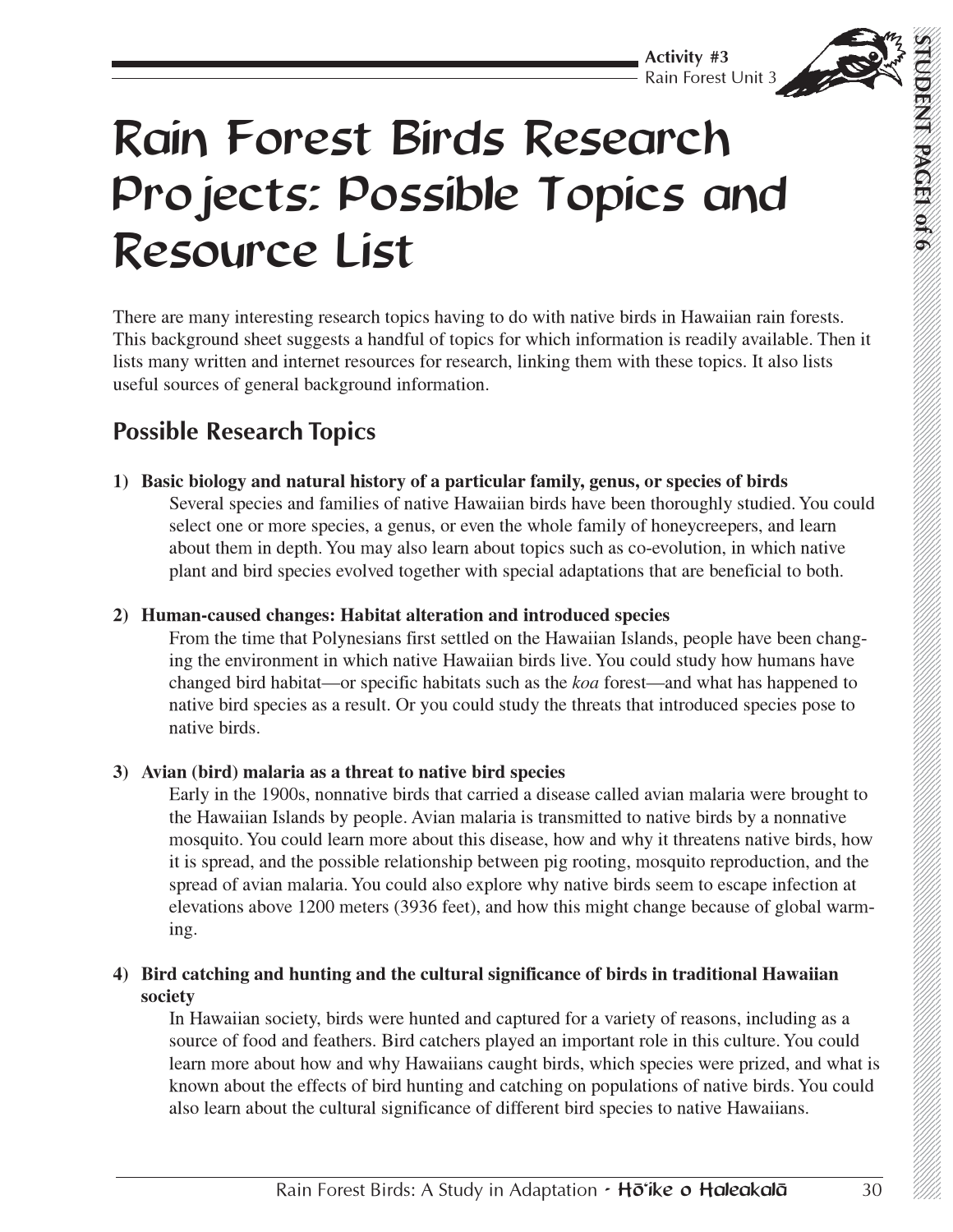,,,,,, ,,,,,, ,,,,,, ,,,,,, ,,,,,, ,,,,,, ,,,,,, ,,,,,, ,,,,,, ,,,,,, ,,,,,, ,,,,,, . . . . . . . . . . . . . . . . . . . . . . . . . . . . . . . . . . . . . . . . . . . . . . . . . . . . . . ,,,,,, ,,,,,, ,,,,,, ,,,,,, ,,,,,, ,,,,,, ,,,,,, ,,,,,, ,,,,,, ,,,,,, ,,,,,, ,,,,,, ,,,,,, ,,,,,, ,,,,,, ,,,,,, . . . . . . . . . . . . . . . . . . . . . . . . . . . . . . . . . . . . . . . . . . . . . . . . . . . . . . ,,,,,, ,,,,,, ,,,,,, ,,,,,, ,,,,,, ,,,,,, ,,,,,, ,,,,,, ,,,,,, ,,,,,, ,,,,,, ,,,,,, ,,,,,, ,,,,,, ,,,,,, ,,,,,, . . . . . . . . . . . . . . . . . . . . . . . . . . . . . . . . . . . . . . . . . . . . . . . . . . . . . . ,,,,,, ,,,,,, ,,,,,, ,,,,,, ,,,,,, ,,,,,, ,,,,,, ,,,,,, ,,,,,, ,,,,,, ,,,,,, ,,,,,, ,,,,,, ,,,,,, ,,,,,, ,,,,,, . . . . . . . . . . . . . . . . . . . . . . . . . . . . . . . . . . . . . . . . . . . . . . . . . . . . . . ,,,,,, ,,,,,, ,,,,,, ,,,,,, ,,,,,, ,,,,,, ,,,,,, ,,,,,, ,,,,,, ,,,,,, ,,,,,, ,,,,,, ,,,,,, ,,,,,, ,,,,,, ,,,,,, . . . . . . . . . . . . . . . . . . . . . . . . . . . . . . . . . . . . . . . . . . . . . . . . . . . . . . ,,,,,, ,,,,,, ,,,,,, ,,,,,, ,,,,,, ,,,,,, ,,,,,, ,,,,,, ,,,,,, ,,,,,, ,,,,,, ,,,,,, ,,,,,, ,,,,,, ,,,,,, ,,,,,, . . . . . . . . . . . . . . . . . . . . . . . . . . . . . . . . . . . . . . . . . . . . . . . . . . . . . . ,,,,,, ,,,,,, ,,,,,, ,,,,,, ,,,,,, ,,,,,, ,,,,,, ,,,,,, ,,,,,, ,,,,,, ,,,,,, ,,,,,, ,,,,,, ,,,,,, ,,,,,, ,,,,,, ,,,,,, . . . . . . . . . . . . . . . . . . . . . . . . . . . . . . . . . . . . . . . . . . . . . . . . ,,,,,, ,,,,,, ,,,,,, ,,,,,, ,,,,,,

### 5) Extinction of Hawaiian bird species

I hroughout the Pacific Islands, it is estimated that more than 2000 species of land birds became extinct after human settlement. You could learn more about what scientists know about extinct native birds based on historical records and the recovery of partially fossilized bird remains from sand dunes, lava tubes, caves, and sinkholes. You could also explore causes of extinction and why native Hawaiian birds were so susceptible to the pressures that came along with human settlement of the islands.

# 6) Efforts to protect or revive threatened and endangered native bird species

 $\mathcal{L}_{\mathcal{A}}$ Today, there are many efforts to protect native bird species that are in danger of extinction. You could learn about how species are classified as threatened or endangered, which Hawaiial species are so classified, and what is being done to protect one or more of these species.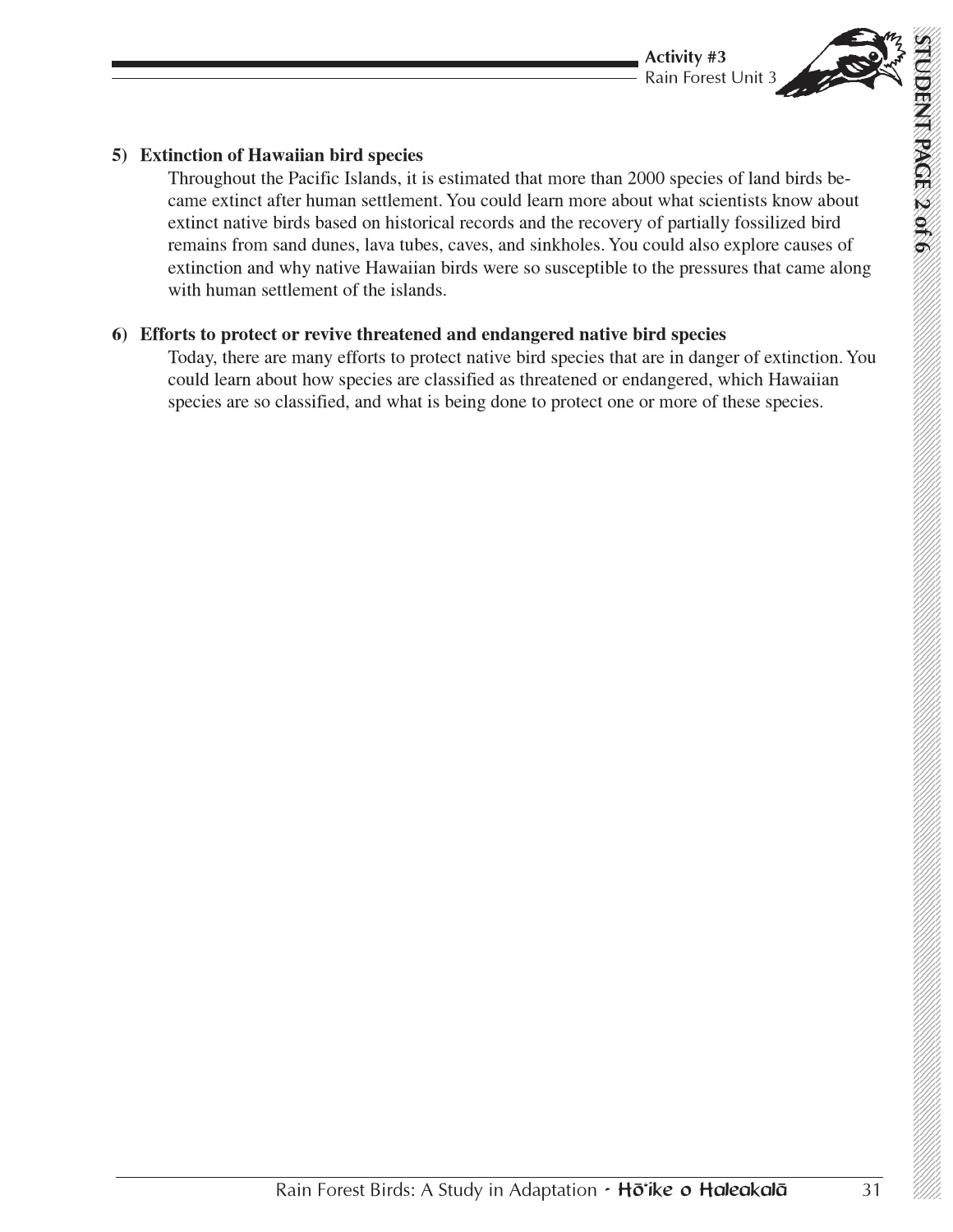# ,,,,,, ,,,,,, **STUDENT PACES OF** 12345 **- 12345 - 12345 - 12345 - 12345 - 12345 - 12345 - 12345 - 12345 - 12345 - 12345 - 12345 - 12345 - 12345 - 12345 - 12345 - 12345 - 12345 - 12345 - 12345 - 12345 - 12345 - 12345 - 12345 - 12345 - 12345 - 12345 - 12345 DX2**<br> **DX2**

 $\mathcal{L}$ 

,,,,,, ,,,,,, ,,,,,, ,,,,,, ,,,,,, ,,,,,, ,,,,,, ,,,,,, ,,,,,, ,,,,,, ,,,,,, ,,,,,, ,,,,,, ,,,,,, ,,,,,, . . . . . . . . . . . . . . . . . . . . . . . . . . . . . . . . . . . . . . . . . . . . . . . . . . . . . . ,,,,,, ,,,,,, ,,,,,, ,,,,,, ,,,,,, ,,,,,, ,,,,,, ,,,,,, ,,,,,, ,,,,,, ,,,,,, ,,,,,, ,,,,,, ,,,,,, ,,,,,, ,,,,,, . . . . . . . . . . . . . . . . . . . . . . . . . . . . . . . . . . . . . . . . . . . . . . . . . . . . . . ,,,,,, ,,,,,, ,,,,,, ,,,,,, ,,,,,, ,,,,,, ,,,,,, ,,,,,, ,,,,,, ,,,,,, ,,,,,, ,,,,,, ,,,,,, ,,,,,, ,,,,,, ,,,,,, . . . . . . . . . . . . . . . . . . . . . . . . . . . . . . . . . . . . . . . . . . . . . . . . . . . . . . ,,,,,, ,,,,,, ,,,,,, ,,,,,, ,,,,,, ,,,,,, ,,,,,, ,,,,,, ,,,,,, ,,,,,, ,,,,,, ,,,,,, ,,,,,, ,,,,,, ,,,,,, ,,,,,, . . . . . . . . . . . . . . . . . . . . . . . . . . . . . . . . . . . . . . . . . . . . . . . . . . . . . . ,,,,,, ,,,,,, ,,,,,, ,,,,,, ,,,,,, ,,,,,, ,,,,,, ,,,,,, ,,,,,, ,,,,,, ,,,,,, ,,,,,, ,,,,,, ,,,,,, ,,,,,, ,,,,,, . . . . . . . . . . . . . . . . . . . . . . . . . . . . . . . . . . . . . . . . . . . . . . . . . . . . . . ,,,,,, ,,,,,, ,,,,,, ,,,,,, ,,,,,, ,,,,,, ,,,,,, ,,,,,, ,,,,,, ,,,,,, ,,,,,, ,,,,,, ,,,,,, ,,,,,, ,,,,,, ,,,,,, . . . . . . . . . . . . . . . . . . . . . . . . . . . . . . . . . . . . . . . . . . . . . . . . . . . . . . ,,,,,, ,,,,,, ,,,,,, ,,,,,, ,,,,,, ,,,,,, ,,,,,, ,,,,,, ,,,,,, ,,,,,, ,,,,,, ,,,,,, ,,,,,, ,,,,,, ,,,,,, ,,,,,, ,,,,,, . . . . . . . . . . . . . . . . . . . . . . . . . . . . . . . . . . . . . . . . . . . . . . . . ,,,,,, ,,,,,, ,,,,,, ,,,,,, ,,,,,,

23 OK

# Resources for Research: A Beginning List

| Sources of Information (Print)                                                                                                                                                                                                                                                                                                                                                                                                                                                                                                                                                                                                                                                                                                                       | General Information | Bird Biology and<br>Natural History | Human-cause<br>changes | Avian malaria | Bird catching &<br>cultural significance | Extinction | Protecting bird<br>species |
|------------------------------------------------------------------------------------------------------------------------------------------------------------------------------------------------------------------------------------------------------------------------------------------------------------------------------------------------------------------------------------------------------------------------------------------------------------------------------------------------------------------------------------------------------------------------------------------------------------------------------------------------------------------------------------------------------------------------------------------------------|---------------------|-------------------------------------|------------------------|---------------|------------------------------------------|------------|----------------------------|
| Berger, A. J., Hawaiian Birdlife, 2 <sup>nd</sup> ed., University of Hawai'i<br>Press, Honolulu, 1981.<br>This is an extensive resource; common Maui birds are covered on<br>pp. 127-170.                                                                                                                                                                                                                                                                                                                                                                                                                                                                                                                                                            |                     |                                     |                        |               |                                          |            |                            |
| Berger, A. J., Bird Life in Hawai'i, Island Heritage Publishing.<br>Aiea, Hawai'i, 1996.<br>This book gives a one- to two-page description and color drawing<br>for each bird and discusses habitat alteration and non-native birds<br>on pp. 7-8, 42-70.                                                                                                                                                                                                                                                                                                                                                                                                                                                                                            |                     |                                     |                        |               |                                          |            |                            |
| Carlquist, Sherwin, Hawai'i, A Natural History, Pacific Tropical<br>Botanical Garden, Kaua'i, Hawai'i, 1980.<br>In chapter 11 (p. 190-212) a section on the honeycreepers and other<br>birds covers life history, diet, nest descriptions, threats such as<br>avian malaria, and sketches.                                                                                                                                                                                                                                                                                                                                                                                                                                                           |                     |                                     |                        |               |                                          |            |                            |
| Hawai'i Audubon Society, Hawai'i's Birds, Hawai'i Audubon<br>Society, Honolulu, 1997.<br>For each bird species there is a one- to two-page description about<br>the bird's distribution, description, voice, and habits. The<br>introduction talks about dispersal to the Hawaiian Islands,<br>evolution, extinction, and other notes.                                                                                                                                                                                                                                                                                                                                                                                                               |                     |                                     |                        |               | ۰                                        |            |                            |
| Juvik, S. P., and J. O. Juvik (eds.), Atlas of Hawai'i. 3 rd ed.,<br>University of Hawai'i Press, Honolulu, 1998.<br>"Birds" section by Sheila Conant (pp. 130-134) includes basic<br>background, an insert on extinction, a discussion of honeycreepers<br>and adaptation to food sources, and an overview of human<br>impacts (avian malaria, non-native organisms).<br>"Alien Species and Threats to Native Ecology" section by F. R.<br>Warshauer (pp. 146-149) provides an overview of species<br>introductions, including a look at the rate of introduction, types of<br>organisms, and impact.<br>Biogeography" section by J. O. Juvik (pp. 103-106) provides an<br>overview of means of dispersal of land plants and animals to<br>Hawai'i. |                     |                                     |                        |               |                                          |            |                            |
| Medeiros, A. C., and L. L. Loope, Rare Animals and Plants of<br>Haleakala National Park, Hawai'i Natural History Association,<br>Hawai'i National Park, Hawai'i, 1994.<br>Overview about birds in Hawai'i includes rare birds found in<br>Haleakalā National Park, extinctions, and adaptive radiation.<br>Provides specific information on three birds in the rain forest: the<br>crested honeycreeper, parrotbill, and nukupu'u.                                                                                                                                                                                                                                                                                                                   | ٠                   | $\bullet$                           |                        |               |                                          | ۰          |                            |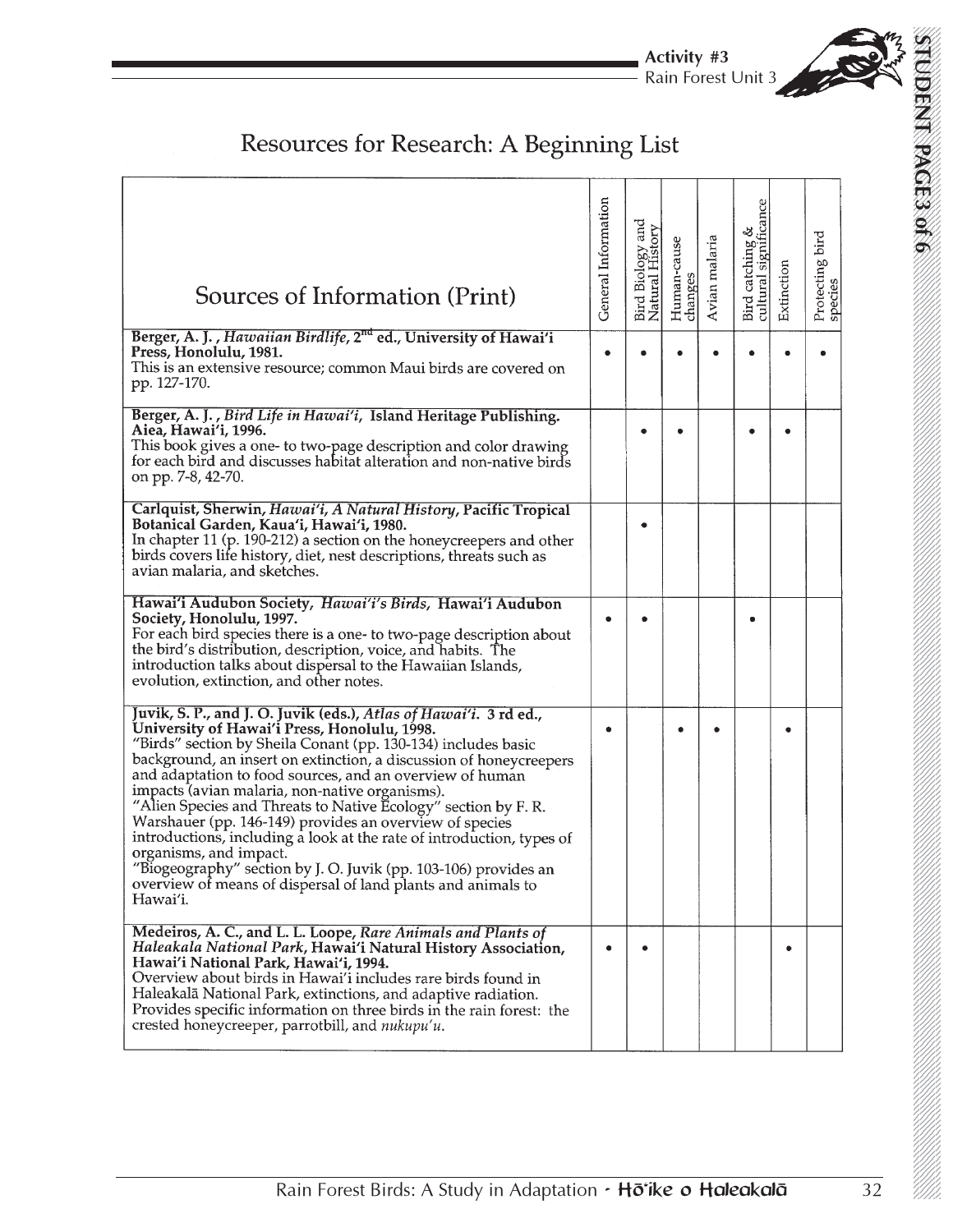| Sources of Information (Print)                                                                                                                                                                                                                                                                                                                                                                                      | General Information | Bird Biology and<br>Natural History | Human-cause<br>changes | Avian malaria | Bird catching &<br>cultural significance | Extinction | Protecting bird<br>species |
|---------------------------------------------------------------------------------------------------------------------------------------------------------------------------------------------------------------------------------------------------------------------------------------------------------------------------------------------------------------------------------------------------------------------|---------------------|-------------------------------------|------------------------|---------------|------------------------------------------|------------|----------------------------|
| Stone, C. P., and L. W. Pratt, Hawai'i's Plants and Animals:<br>Biological Sketches of Hawai'i Volcanoes National Park,<br>University of Hawai'i Press, Honolulu, 1994.<br>For the common forest birds, this book gives one to two pages of<br>information including life history, description, distribution, value<br>to Hawaiians, current threats, and drawings. Addresses avian<br>malaria on pp. 214-215, 271. |                     |                                     |                        |               |                                          |            |                            |
| Kepler, A. K., Hawaiian Heritage Plants, Oriental Publishing<br>Co., Honolulu, 1984.<br>Discusses lobelias and bird catching, pp. 80-83; bird catching,<br>chants, feather capes, pp. 107-111; <i>'elepaio</i> pp. 69-73; and <i>palila</i> pp.<br>86-88                                                                                                                                                            |                     |                                     |                        |               | $\bullet$                                |            |                            |
| Pukui, M. K., and S. H. Elbert, Hawaiian Dictionary, University<br>of Hawai'i Press, Honolulu, 1986.<br>Definitions of different types of bird catchers and methods used:<br>kau manu, kia manu, kapili manu, kono manu, la au kia<br>Kamehameha Schools Bernice Pauahi Bishop Estate, Life in                                                                                                                      |                     |                                     |                        |               | $\bullet$                                |            |                            |
| Early Hawai'i: The Ahupua'a, 3rd ed., Kamehameha Schools<br>Press, Honolulu, 1994.<br>Bird catching is addressed on pp. 16, 28, 43.                                                                                                                                                                                                                                                                                 |                     |                                     |                        |               |                                          |            |                            |
| Kepler, C. B., and A. K. Kepler, Haleakala: A Guide to the<br>Mountain, Mutual Publishing, Honolulu, 1988.<br>Common birds seen at Hosmer Grove, pictures & brief<br>descriptions, pp. 33-34                                                                                                                                                                                                                        |                     |                                     |                        |               |                                          |            |                            |
| Freed, L. A., S. Conant and R. C. Fleisher, "Evolutionary Ecology<br>and Radiation of Hawaiian Passerine Birds," in Kay, E. A. (ed.),<br>A Natural History of the Hawaiian Islands, Selected Readings II,<br>University of Hawai'i Press. Honolulu, 1994, pp. 335-345.<br>This is a summary of research and findings on adaptive radiation<br>in Hawaiian passerine birds, focusing on Hawaiian<br>honeycreepers.   |                     |                                     |                        |               |                                          |            |                            |
| Attenborough, D., The Life of Birds, BBC Books, London,<br>England, 1998.<br>This is a general reference book on bird behaviors and biology,<br>including flightlessness, feeding, mating and rearing young.<br>Although not specific to Hawaiian species, this book provides<br>background, context and examples from all over the world.                                                                          |                     |                                     |                        |               |                                          |            |                            |

,,,,,, ,,,,,, ,,,,,, ,,,,,, ,,,,,, ,,,,,, ,,,,,, ,,,,,, ,,,,,, ,,,,,, ,,,,,, ,,,,,, . . . . . . . . . . . . . . . . . . . . . . . . . . . . . . . . . . . . . . . . . . . . . . . . . . . . . . ,,,,,, ,,,,,, ,,,,,, ,,,,,, ,,,,,, ,,,,,, ,,,,,, ,,,,,, ,,,,,, ,,,,,, ,,,,,, ,,,,,, ,,,,,, ,,,,,, ,,,,,, ,,,,,, . . . . . . . . . . . . . . . . . . . . . . . . . . . . . . . . . . . . . . . . . . . . . . . . . . . . . . ,,,,,, ,,,,,, ,,,,,, ,,,,,, ,,,,,, ,,,,,, ,,,,,, ,,,,,, ,,,,,, ,,,,,, ,,,,,, ,,,,,, ,,,,,, ,,,,,, ,,,,,, ,,,,,, . . . . . . . . . . . . . . . . . . . . . . . . . . . . . . . . . . . . . . . . . . . . . . . . . . . . . . ,,,,,, ,,,,,, ,,,,,, ,,,,,, ,,,,,, ,,,,,, ,,,,,, ,,,,,, ,,,,,, ,,,,,, ,,,,,, ,,,,,, ,,,,,, ,,,,,, ,,,,,, ,,,,,, . . . . . . . . . . . . . . . . . . . . . . . . . . . . . . . . . . . . . . . . . . . . . . . . . . . . . . ,,,,,, ,,,,,, ,,,,,, ,,,,,, ,,,,,, ,,,,,, ,,,,,, ,,,,,, ,,,,,, ,,,,,, ,,,,,, ,,,,,, ,,,,,, ,,,,,, ,,,,,, ,,,,,, . . . . . . . . . . . . . . . . . . . . . . . . . . . . . . . . . . . . . . . . . . . . . . . . . . . . . . ,,,,,, ,,,,,, ,,,,,, ,,,,,, ,,,,,, ,,,,,, ,,,,,, ,,,,,, ,,,,,, ,,,,,, ,,,,,, ,,,,,, ,,,,,, ,,,,,, ,,,,,, ,,,,,, . . . . . . . . . . . . . . . . . . . . . . . . . . . . . . . . . . . . . . . . . . . . . . . . . . . . . . ,,,,,, ,,,,,, ,,,,,, ,,,,,, ,,,,,, ,,,,,, ,,,,,, ,,,,,, ,,,,,, ,,,,,, ,,,,,, ,,,,,, ,,,,,, ,,,,,, ,,,,,, ,,,,,, ,,,,,, . . . . . . . . . . . . . . . . . . . . . . . . . . . . . . . . . . . . . . . . . . . . . . . . ,,,,,, ,,,,,, ,,,,,, ,,,,,, ,,,,,,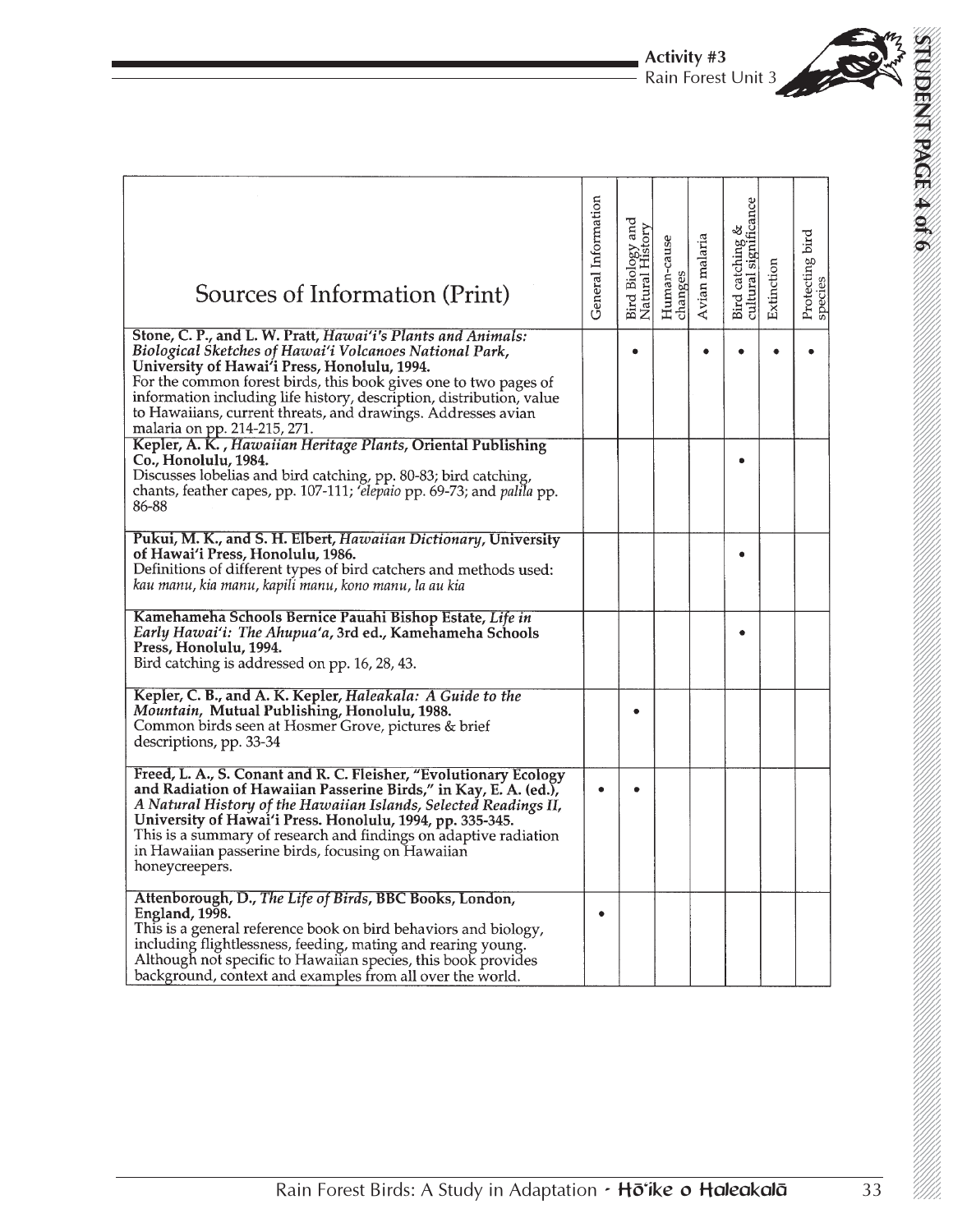| Sources of Information (Internet)                                                                                                                                                                                                                                  | General Information | Bird Biology and<br>Natural History | Human-cause<br>changes | Avian malaria | cultural significance<br>ళ<br>Bird catching | Extinction | Protecting bird<br>species |
|--------------------------------------------------------------------------------------------------------------------------------------------------------------------------------------------------------------------------------------------------------------------|---------------------|-------------------------------------|------------------------|---------------|---------------------------------------------|------------|----------------------------|
| U.S. Geological Survey, "Status and Trends of the Nation's<br>Biological Resources: Hawai'i and the Pacific Islands" at<br><biology.usgs.gov noframe="" pi179.htm="" s+t="" snt="">.</biology.usgs.gov>                                                            |                     |                                     |                        |               |                                             |            |                            |
| U.S. Geological Survey, "Hawaii's Environment Benefits from<br>Geographic Isolation" at<br><hvo.wr.usgs.gov 1999="" 99_03_18.html="" volcanowatch="">.</hvo.wr.usgs.gov>                                                                                           |                     |                                     |                        | ٠             |                                             |            |                            |
| "Hawaii's Endangered Species" at<br><naalehuel.k12.hi.us><br/>Student pages include a site about endangered species created by<br/>students.</naalehuel.k12.hi.us>                                                                                                 |                     |                                     |                        |               |                                             |            |                            |
| U.S. Fish and Wildlife Service, "Threatened and Endangered<br>Species" at <pacificislands.fws.gov endspindex.html="" wesa="">.<br/>Site about threatened and endangered species in the Pacific,<br/>including Hawaiian plants and animals</pacificislands.fws.gov> |                     |                                     |                        |               |                                             |            |                            |
| "Researchers at Zoo Work to Save Hawaiian Birds from<br>Extinction," (Molecular Genetics: Research Reports No. 93,<br>Summer 1998) at<br><www.si.edu 9893="" birds.htm="" researchreports="">.</www.si.edu>                                                        |                     |                                     |                        |               |                                             |            |                            |
| "Searching for Hope in the Family Tree," (National Wildlife,<br>April/May 1998) at<br><www.nwf.org 1998="" honey.html="" natlwild="">.</www.nwf.org>                                                                                                               |                     |                                     |                        |               |                                             |            |                            |
| Hawai'i Biological Survey at<br><hbs.bishopmuseum.org hbsl-navbar-0.html="">.<br/>Includes information about endangered and threatened species</hbs.bishopmuseum.org>                                                                                              |                     |                                     |                        |               |                                             | ٠          |                            |
| Bryant, Peter J., "Islands, Chapter 12 in Biodiversity and<br>Conservation, A Hypertext Book" at<br><darwin.bio.uci.edu b65lec12.htm#<br="" bio65="" lec12="" ~sustain="">Diseases&gt;.</darwin.bio.uci.edu>                                                       |                     |                                     |                        |               |                                             |            |                            |
| "Extinction and Biodiversity" at<br><www.teaching-<br>biomed.man.ac.uk/bs1999/bs146/biodiversity/Extinction.html&gt;.<br/>Not Hawai'i or bird-specific</www.teaching-<br>                                                                                          | $\bullet$           |                                     |                        |               |                                             | ٠          |                            |
| Hawai'i Natural Heritage Program at<br><www.abi.org hi="" iiwi.htm="" nhpl="" us=""> ('i'iwi life history)<br/>&lt; www.abi.org/nhpl/us/hi/pbill.htm&gt; (Maui parrotbill life<br/>history)</www.abi.org>                                                          |                     | ٠                                   |                        |               |                                             |            |                            |

,,,,,, ,,,,,, ,,,,,, ,,,,,, ,,,,,, ,,,,,, ,,,,,, ,,,,,, ,,,,,, ,,,,,, ,,,,,, ,,,,,, ,,,,,, ,,,,,, ,,,,,, . . . . . . . . . . . . . . . . . . . . . . . . . . . . . . . . . . . . . . . . . . . . . . . . . . . . . . ,,,,,, ,,,,,, ,,,,,, ,,,,,, ,,,,,, ,,,,,, ,,,,,, ,,,,,, ,,,,,, ,,,,,, ,,,,,, ,,,,,, ,,,,,, ,,,,,, ,,,,,, ,,,,,, . . . . . . . . . . . . . . . . . . . . . . . . . . . . . . . . . . . . . . . . . . . . . . . . . . . . . . ,,,,,, ,,,,,, ,,,,,, ,,,,,, ,,,,,, ,,,,,, ,,,,,, ,,,,,, ,,,,,, ,,,,,, ,,,,,, ,,,,,, ,,,,,, ,,,,,, ,,,,,, ,,,,,, . . . . . . . . . . . . . . . . . . . . . . . . . . . . . . . . . . . . . . . . . . . . . . . . . . . . . . ,,,,,, ,,,,,, ,,,,,, ,,,,,, ,,,,,, ,,,,,, ,,,,,, ,,,,,, ,,,,,, ,,,,,, ,,,,,, ,,,,,, ,,,,,, ,,,,,, ,,,,,, ,,,,,, . . . . . . . . . . . . . . . . . . . . . . . . . . . . . . . . . . . . . . . . . . . . . . . . . . . . . . ,,,,,, ,,,,,, ,,,,,, ,,,,,, ,,,,,, ,,,,,, ,,,,,, ,,,,,, ,,,,,, ,,,,,, ,,,,,, ,,,,,, ,,,,,, ,,,,,, ,,,,,, ,,,,,, . . . . . . . . . . . . . . . . . . . . . . . . . . . . . . . . . . . . . . . . . . . . . . . . . . . . . . ,,,,,, ,,,,,, ,,,,,, ,,,,,, ,,,,,, ,,,,,, ,,,,,, ,,,,,, ,,,,,, ,,,,,, ,,,,,, ,,,,,, ,,,,,, ,,,,,, ,,,,,, ,,,,,, . . . . . . . . . . . . . . . . . . . . . . . . . . . . . . . . . . . . . . . . . . . . . . . . . . . . . . ,,,,,, ,,,,,, ,,,,,, ,,,,,, ,,,,,, ,,,,,, ,,,,,, ,,,,,, ,,,,,, ,,,,,, ,,,,,, ,,,,,, ,,,,,, ,,,,,, ,,,,,, ,,,,,, ,,,,,, . . . . . . . . . . . . . . . . . . . . . . . . . . . . . . . . . . . . . . . . . . . . . . . . ,,,,,, ,,,,,, ,,,,,, ,,,,,, ,,,,,,